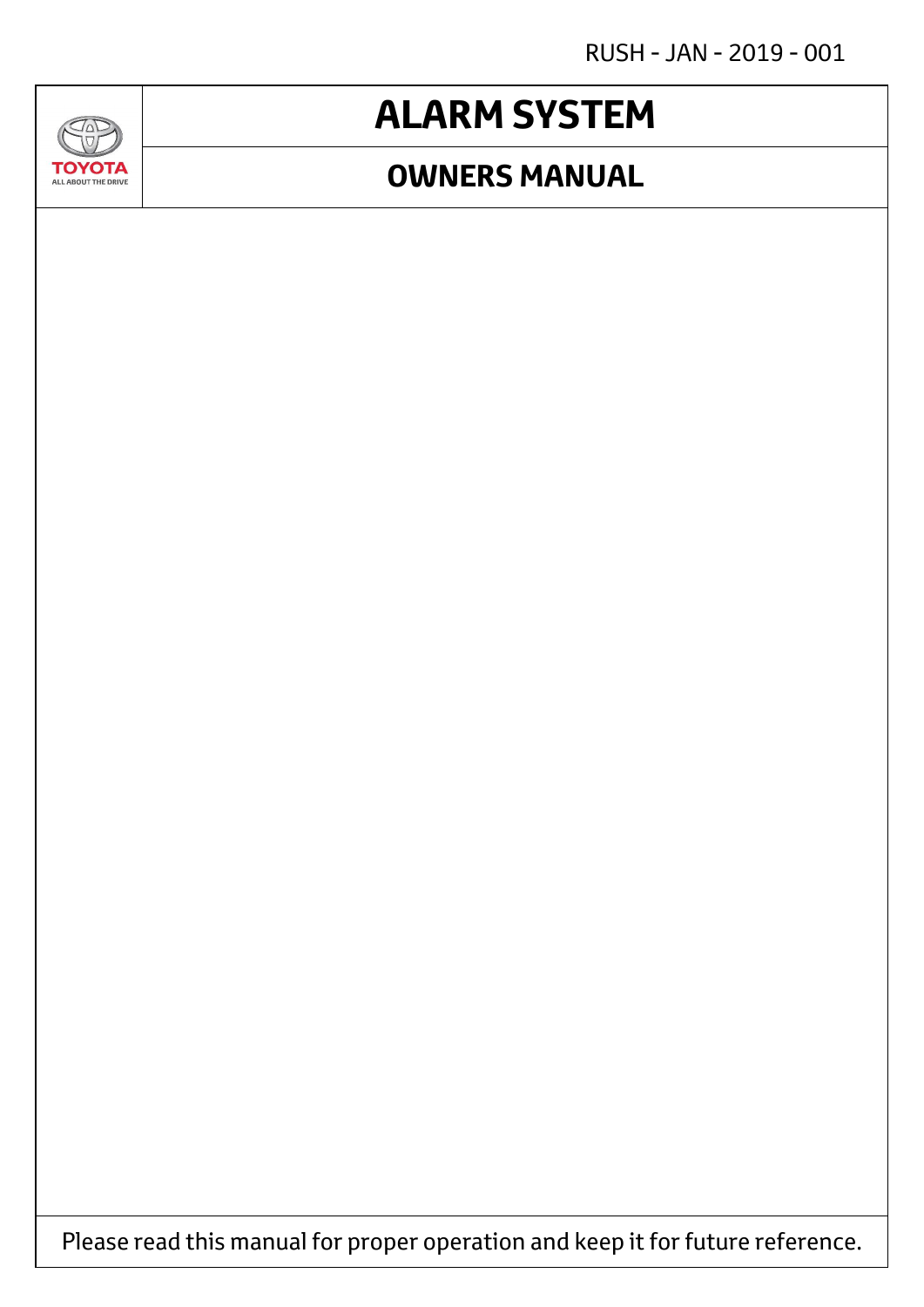RUSH - JAN - 2019 - 001

#### $\sqrt{2}$ **TOYOTA** ALL ABOUT THE DRIVE

## **ALARM SYSTEM**

### **USER MANUAL**

| <b>Title</b>        | Page                                        |
|---------------------|---------------------------------------------|
| <b>Introduction</b> |                                             |
|                     |                                             |
|                     | $2 - 6$                                     |
|                     | 7                                           |
|                     | <b>Security Overview</b><br><b>Warranty</b> |

Please read this manual for proper operation and keep it for future reference.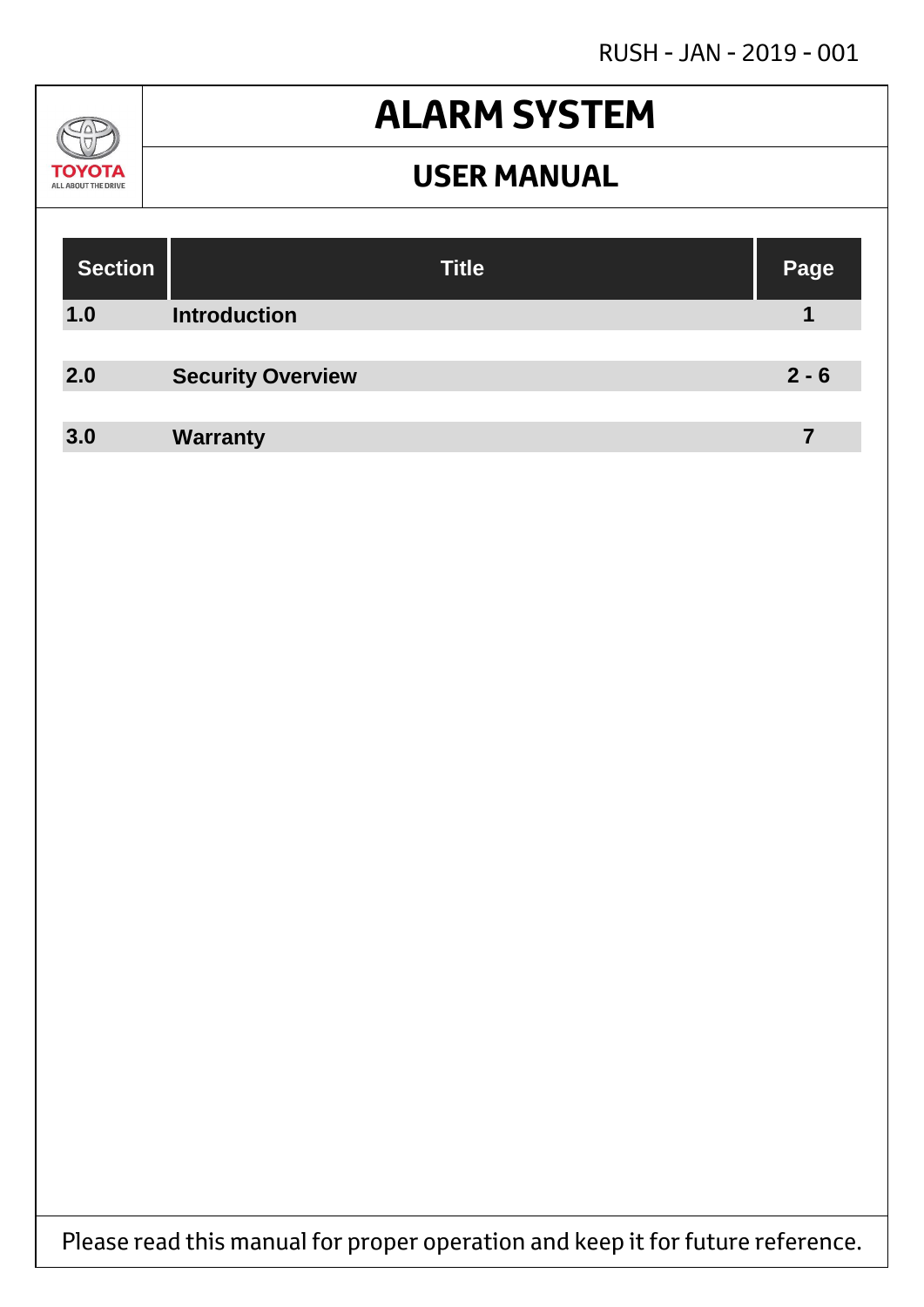

# **SECTION 1.0**

### **Introduction**

To reduce the possibility of the vehicle being broken into or stolen, the following precautions should always be taken when leaving the vehicle unattended.

- Close all windows. The smallest gap could present an opportunity to a thief. take all valuables with you, or lock them in the glove box or boot compartment. Do not leave vehicle ownership documents in the vehicle.
- Ensure all doors, the glove box and bonnet boot compartment are properly closed and the alarm system is armed.
- At night, park in a well illuminated area.

The vehicle is equipped with double alarm protection. When the vehicle is being attempted by thief, the double alarm will generate siren sound and/or horn sound with blinker light flashing.

#### **! WARNING**

No additions or modifications should be made to the security system installation or its components. Any repairs on the security system or its components should be undertaken by an Authorised Toyota Dealer.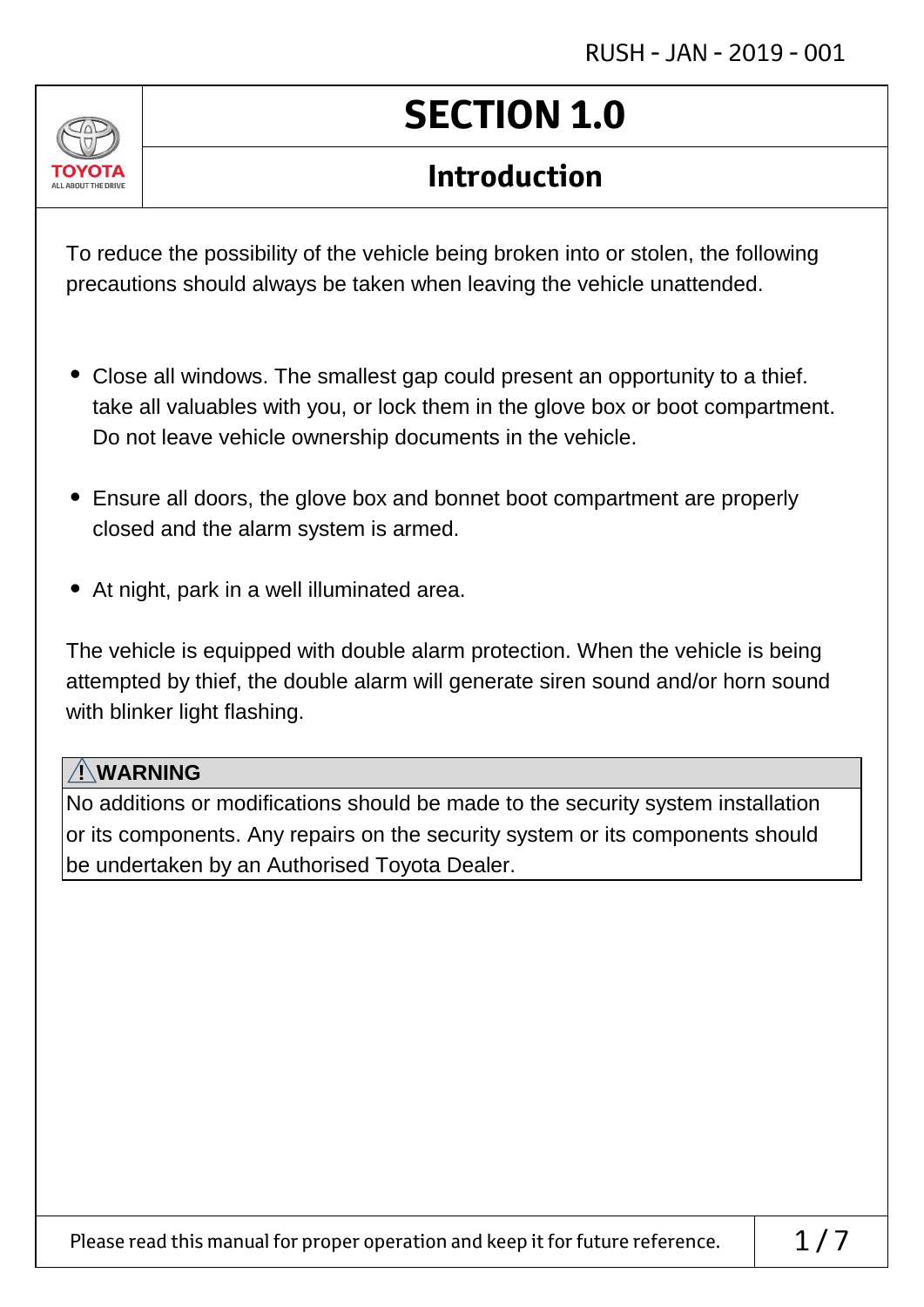### **Security Overview**

To assist in securing your vehicle, the following features are provided.

Alarm system comprising warning siren with backup battery, "Vehicle immobiliser", perimetric protection and interior movement sensor with "Smart key" electronically coded to the vehicle.

#### **NOTE**

ALL AROUT THE DRIV

"Vehicle immobiliser" and "Smart key" - standard feature of the vehicle. **Smart key unit** 





#### **Arming the alarm system**

The alarm system is armed when the "Smart key unit" or "Smart Entry" is used to lock the vehicle.

Press the Lock button  $\mathbb{G}$  on the "Smart key unit" to lock the vehicle or "Smart" Entry"- Push the front door handle lock button or push the back door button  $\mathbb D$  (\* please refer to above illustration). The turn signals will flash once and buzzer beeps once. The alarm LED will illuminate for 30 seconds and then starts flashing to indicate that the alarm system is armed.

#### **NOTE**

Bonnet and door ajar warning

Bonnet and door - if any of the doors is ajar, the vehicle buzzer will beep for 3 seconds.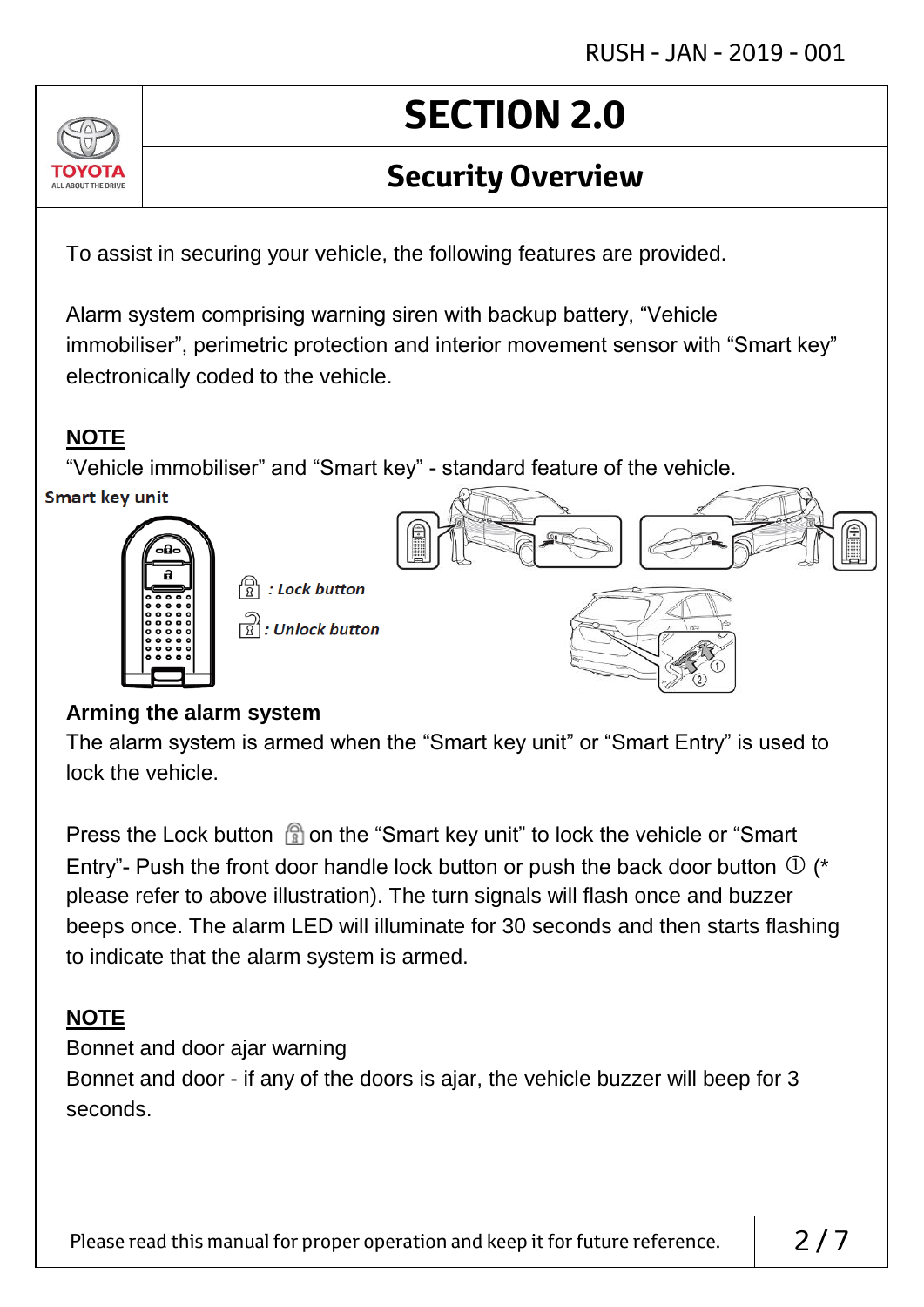### **Security Overview**

#### **Sensor exclusion**

 $\bigcap$ .  $-$  IFD - Alarm LED Push Button **Alarm LED panel** 

\*To exclude the interior movement sensor, proceed as follows:

Switch the ignition ON > OFF and within 5 second press and hold the alarm LED push button until the LED flashes once. The sensor is excluded from the alarm protection.

#### **NOTE**

ALL ABOUT THE DRIVE

The interior movement sensor is excluded for 1 arm cycle only.

#### **Warning**

The interior movement sensor may be activated by any of the followings:

- Dangling accessories
- Automatic or high pressure vehicle washes
- The impact of hail, lightning strikes, or other kinds of impact or continuous vibrations
- Any opened window

#### **Disarming the alarm system**

- The alarm system is disarmed by unlocking the vehicle using the Unlock button on the "Smart key unit" or "Smart Entry" - Push the front door unlock button or push the back door button (\*please refer to page 2 illustration).
- Press the unlock button to unlock the vehicle the turn signals flash twice and buzzer beeps twice.

A 1) After engine start, please refer to alarm LED light, if alarm LED light 'ACTIVATE/BLINK', please use PIN code to DISARM the alarm (LED light goes off) before driving.

2) When alarm triggers, press "Wireless remote control" to Lock and Unlock, if alarm siren still triggers, please use PIN code to disarm (please refer to page 5 - EMERGENGY OVERRIDE).

#### **NOTE**

If a door has not been opened within 30 second of unlocking the vehicle, all doors will automatically relock and the alarm system rearms.

Please read this manual for proper operation and keep it for future reference.  $\begin{array}{c} \n\end{array}$  3/7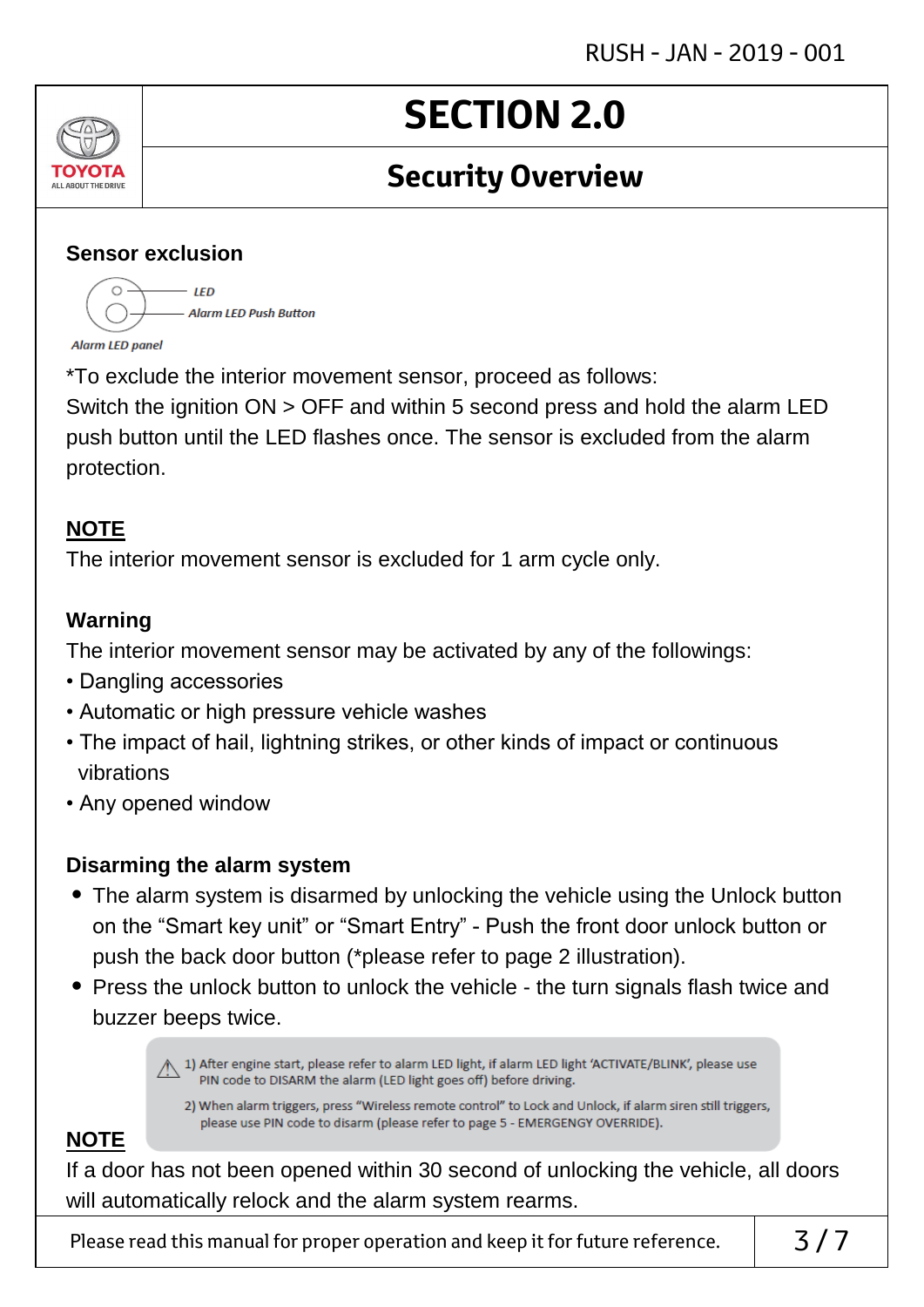### **Security Overview**

#### **Alarm activation**

The system activates an alarm if the following unauthorised actions are carried out when the vehicle is locked.

- 
- 
- Opening of a door Switching on the ignition
- Opening of the bonnet Movements in the vehicle
	-
- Opening of the back door Disconnection of the siren

The siren is sounded for approximately 30 second per cycle up to a maximum of 9 cycles.

#### **Switching off the alarm activation**

In case an alarm had accidentally activated.

1) Please make sure hazard switch is switched OFF. (If hazard is turned ON)

2) Press unlock buttton to disarm alarm. If alarm remain activated, please use PIN code to disarm (please refer to page 5 - Emergency Override)

#### **Alarm activation diagnostic**

If an alarm had activated, on unlocking the vehicle with the "Wireless remote control", the alarm will issue 3 beeps.

Check the alarm LED display:

- **1 flash** alarm activated by the opening of any door
- **2 flashes** alarm activated by movement in the vehicle
- **3 flashes** alarm activated by the opening of the bonnet
- **4 flashes** alarm activated by switching on the ignition
- **8 flashes** alarm activated by the disconnection of the siren

#### **NOTE**

Alarm diagnostic memory will be cleared and LED display will go OFF when "Wireless remote control" is used to lock the vehicle or ACC switch turned ON.

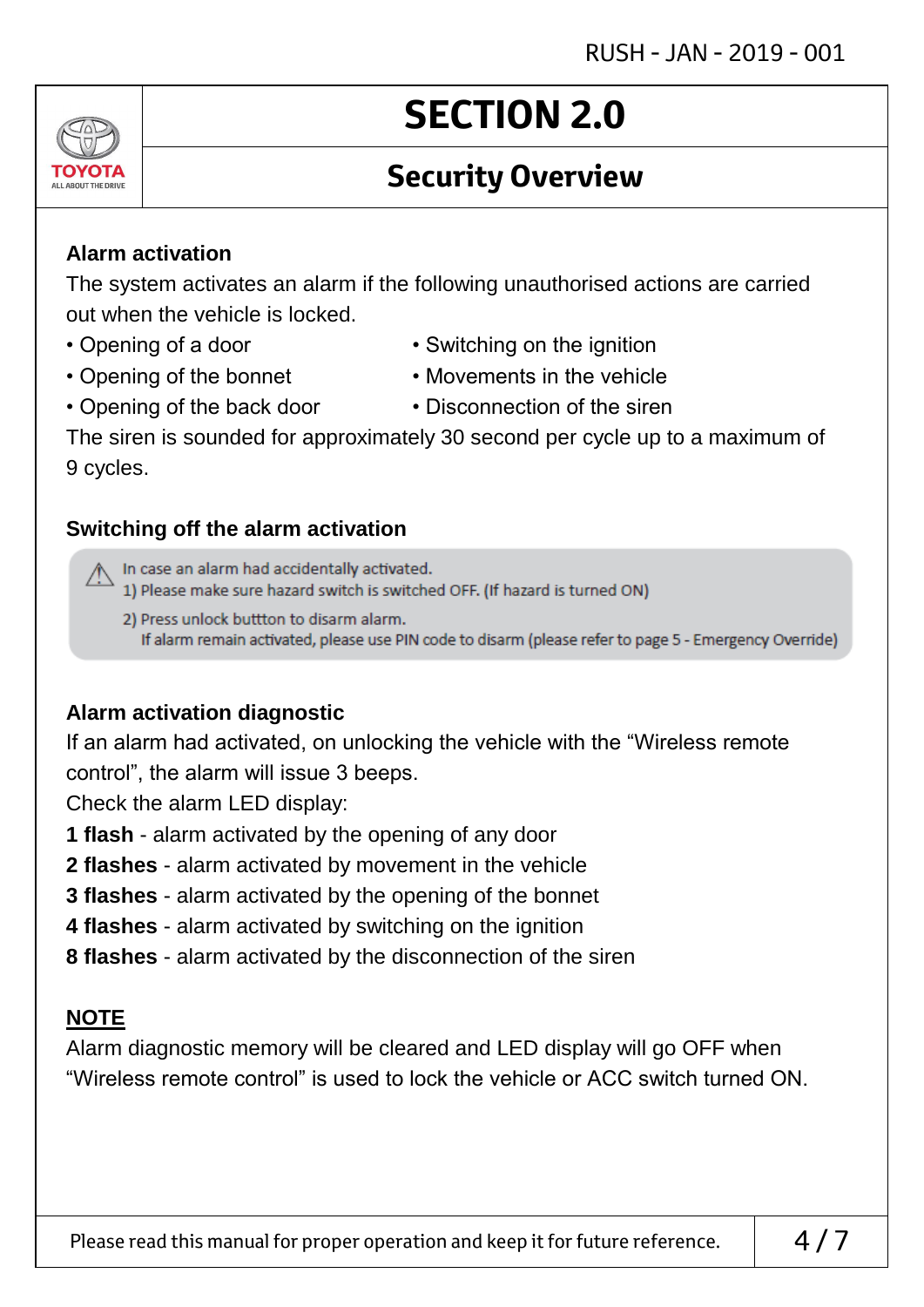### **Security Overview**

#### **PIN code**

ALL AROUT THE DRIV

The alarm system PIN code for emergency override is printed on the PIN code card. In case of an emergency override e.g. the "Wireless remote control" is not available to disarm the alarm, enter the PIN code using the Alarm LED Push Button for manual disarm.



#### **IMPORTANT**

Copy the PIN code and keep the code card together with this manual in a safe place.

#### **Emergency override - how to disarm the alarm using the PIN code**

This feature is used if the "Wireless remote control" is out of function.

• Push the button on the alarm LED panel the number of times corresponding to the first digit of your PIN code.

The LED will flash each time you press the button, a longer flash will confirm that the right PIN code digit has been entered.

Wait for this long flash of LED before entering the next digit.

- Proceed the same way for the next 3 digits. The system will disarm as soon as the last digit is entered.
- If the PIN code is pressed wrongly, wait for 5 second and repeat steps again from the start.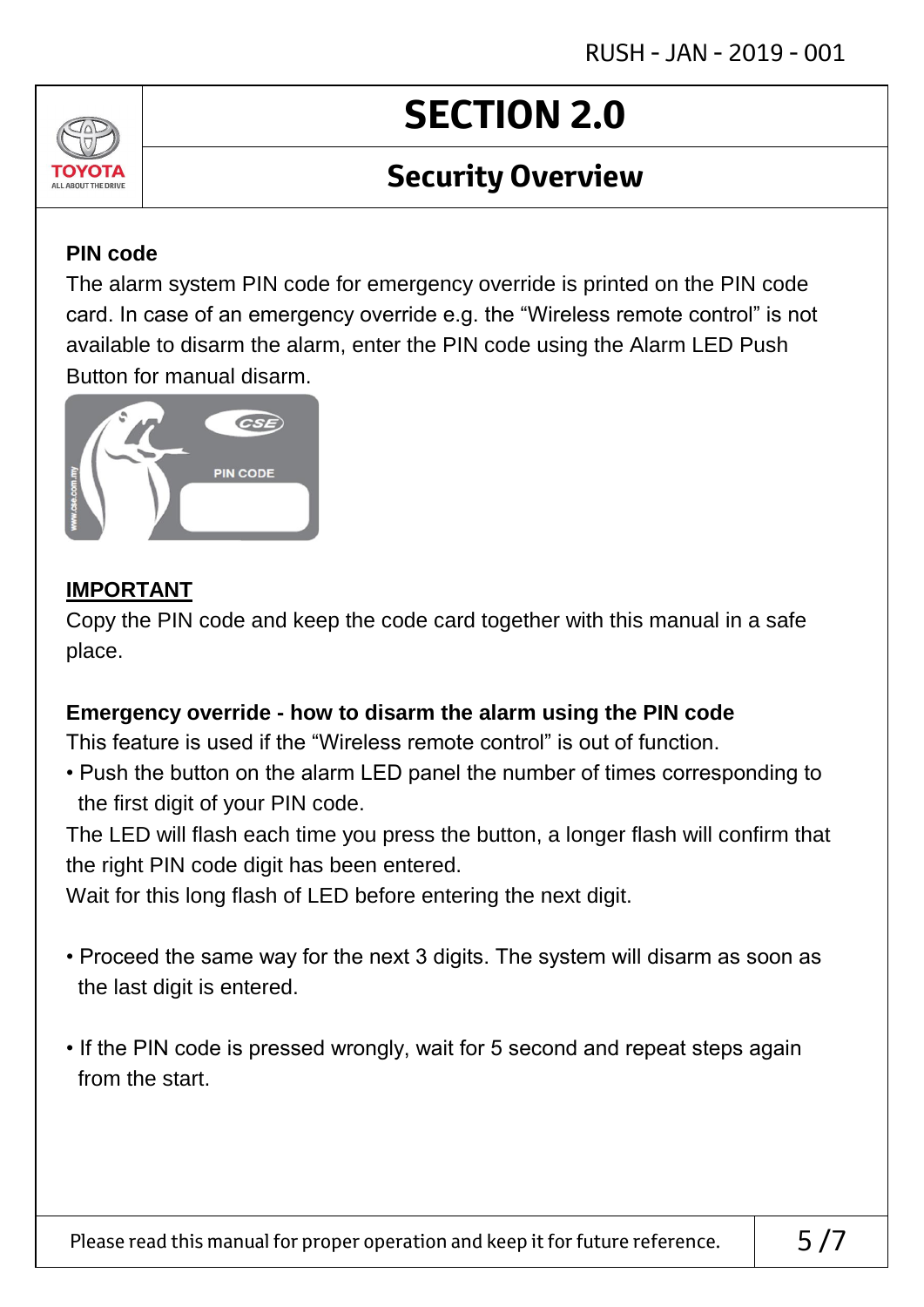$\sqrt{2}$ 

**TOYOTA** ALL AROUT THE DRIVE